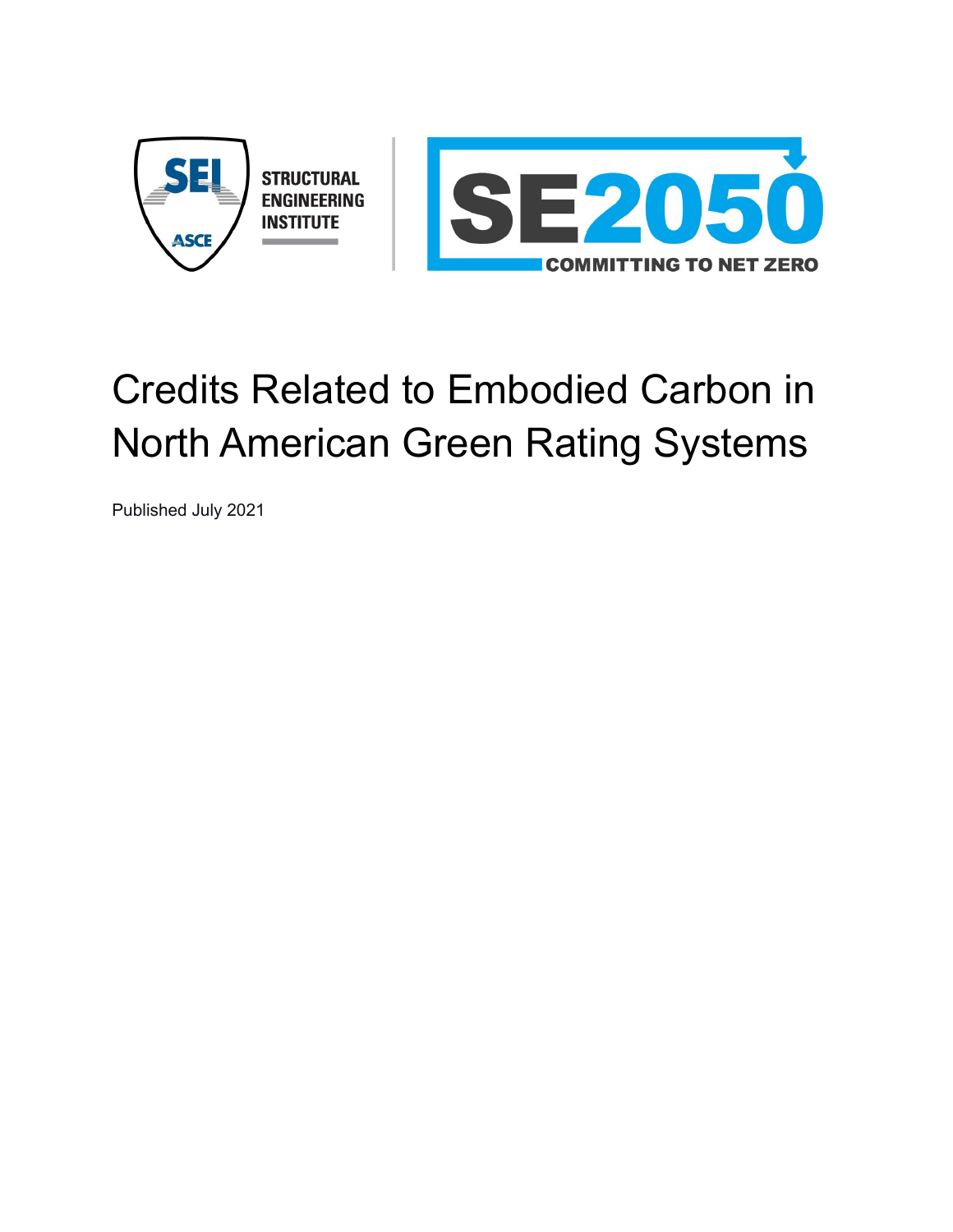# **Contents**

| 3                                                                                          |
|--------------------------------------------------------------------------------------------|
| 3                                                                                          |
| 3                                                                                          |
| 3                                                                                          |
| $\overline{4}$                                                                             |
| $\overline{7}$                                                                             |
| $\overline{7}$                                                                             |
| 8                                                                                          |
| $\boldsymbol{9}$                                                                           |
| 9                                                                                          |
| $\boldsymbol{9}$                                                                           |
| $9\,$                                                                                      |
| $\boldsymbol{9}$                                                                           |
| 10                                                                                         |
| 11                                                                                         |
| 11                                                                                         |
| 12                                                                                         |
| 12                                                                                         |
| 12                                                                                         |
| 12                                                                                         |
| 13                                                                                         |
| 13                                                                                         |
| 13                                                                                         |
| 13                                                                                         |
| 13                                                                                         |
| 13                                                                                         |
| United States Green Building Council's Leadership in Energy and Environmental Design<br>13 |
| 13                                                                                         |
| 14                                                                                         |
|                                                                                            |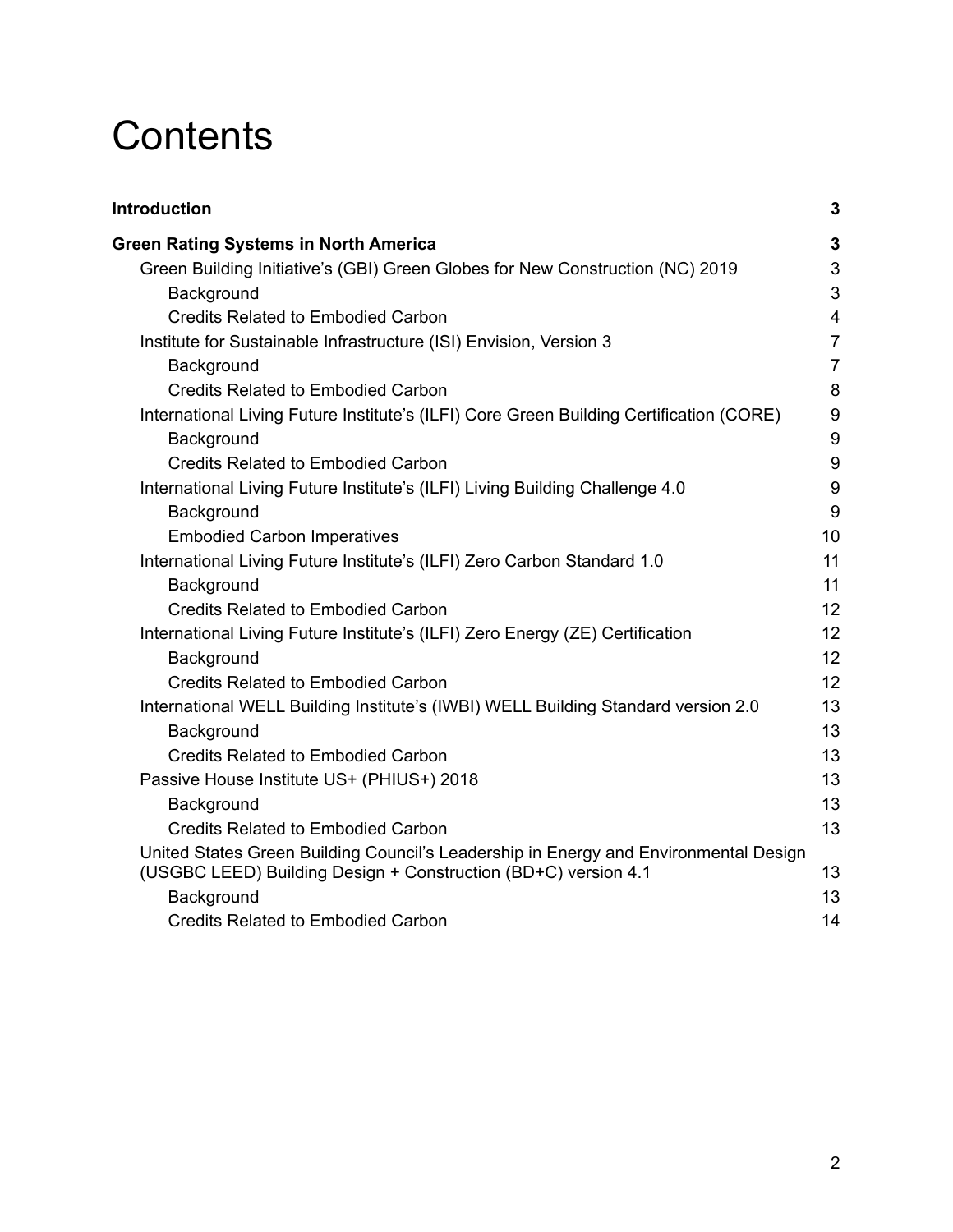## **Introduction**

Around the 1990s, major green rating systems for buildings were developed and released in North America and Europe. These green rating systems were created to help provide designers a framework for minimizing the impacts their building designs have on the natural environment. Today, many green rating systems approach the built environment's effects on the natural environment through varying levels of requirements, strategies, and measurements. The purpose of this document is to provide structural engineers a brief background on each rating system and summarize the credits related to embodied carbon that structural engineers can influence to help their clients achieve the project's targeted green rating. For resources on explaining, measuring, and reducing embodied carbon, see the SE 2050's [Resource](https://se2050.org/resources-overview/) page. It is essential to note what version of the green rating system the project uses since green rating systems evolve as the science and knowledge of sustainability, embodied carbon, and their effects on the natural environment mature.

Even if a project is not pursuing certification through a green rating system, structural engineers can still employ strategies contained within each rating system. In addition to green rating strategies, structural engineers can utilize other tactics to reduce the embodied carbon on a project. To be included in the sustainability conversation and positively impact the design profession, engineers should educate themselves on embodied carbon and reduction strategies.

**READER NOTE**: When comparing different green rating systems, note that some language is redundant. This is due to the similarities of the embodied carbon reduction credit's goals and strategies to achieve the credit.

## <span id="page-2-0"></span>Green Rating Systems in North America

## <span id="page-2-1"></span>Green Building Initiative's (GBI) *Green Globes for New Construction (NC) 2019*

#### <span id="page-2-2"></span>**Background**

In 2004, GBI began adopting a Canadian web-based tool developed from the Building Research Establishment Environmental Assessment Method (BREEAM) for US commercial buildings. By the end of 2004, GBI released the *Green Globes* environmental assessment and rating tool into the US market. *Green Globes NC 2019* is based on *ANSI/GBI 01-2019 Green Globes Assessment Protocol for Commercial Buildings* which is under continuous maintenance and contains six environmental assessment areas under its certification program. These areas are Project Management, Site, Energy, Water Efficiency, Materials, and Indoor Environment. One thousand points are available, of which 150 are in the Materials category. The lowest rating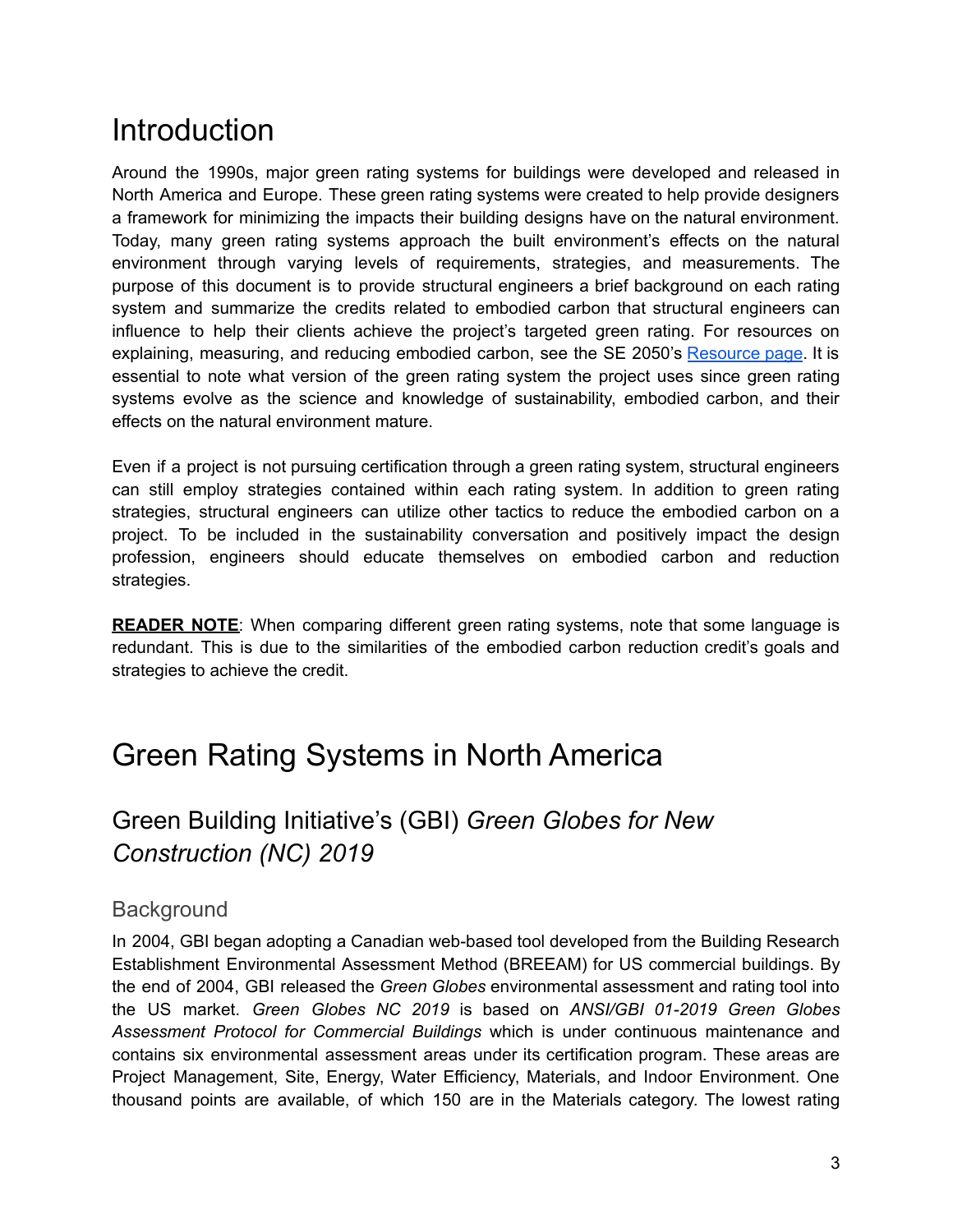threshold is 35% of all applicable points, which must include at least 20% of the points in each category.

There are multiple sections within the Material environmental assessment area that structural engineers can contribute towards to help achieve program points and address embodied carbon. Table 1 summarizes the sections in *Green Globes NC 2019* structural engineers can engage in to help their client reach the target project certification level while reducing the structural system's embodied carbon.

Table 1: Summary of Credits Related to Embodied Carbon for Structural Engineers in GBI *Green Globes for NC*

| Summary of Credits Related to Embodied Carbon for Structural Engineers in<br><b>GBI Green Globes for NC - Version 2019</b> |                                                                                  |                                   |                             |                                                       |
|----------------------------------------------------------------------------------------------------------------------------|----------------------------------------------------------------------------------|-----------------------------------|-----------------------------|-------------------------------------------------------|
| Section(s)                                                                                                                 | <b>Credit Title</b>                                                              | Credit<br>Required or<br>Optional | Achievable<br><b>Points</b> | Probability of<br><b>Embodied Carbon</b><br>Reduction |
| 5.1.1.1                                                                                                                    | <b>Whole Building Life</b><br><b>Cycle Assessment</b>                            | Optional                          | Up to 30 Points             | <b>Almost Certainly</b>                               |
| 5.2.1.1                                                                                                                    | <b>Product Life Cycle</b><br>Cradle-to-Gate                                      | Optional                          | Up to 19 Points             | Sometimes                                             |
| 5.2.1.2                                                                                                                    | <b>Product Life Cycle</b><br>Cradle-to-Grave                                     | Optional                          | Up to 10 Points             | Sometimes                                             |
| 5.4.1.1                                                                                                                    | <b>Product Sustainable</b><br><b>Materials Attributes</b>                        | Optional                          | Up to 10 Points             | Sometimes                                             |
| 5.5.1.1                                                                                                                    | <b>Reuse of Structural</b><br>Systems and<br>Non-Structural/Interior<br>Elements | Optional                          | Up to 12 Points             | <b>Almost Certainly</b>                               |
| 5.5.2.1                                                                                                                    | <b>Material Reuse from</b><br>Off-Site                                           | Optional                          | Up to 4 Points              | <b>Almost Certainly</b>                               |
| 5.6.2.1                                                                                                                    | <b>Supply Chain Waste</b><br>Minimization                                        | Optional                          | Up to 4 Points              | Sometimes                                             |
| 5.7.1.1                                                                                                                    | Off-Site Fabrication for<br>Construction<br>Optimization                         | Optional                          | Up to 4 Points              | <b>Usually</b>                                        |
| 5.7.2.1                                                                                                                    | Design for<br>Deconstruction                                                     | Optional                          | 6 Points                    | Usually                                               |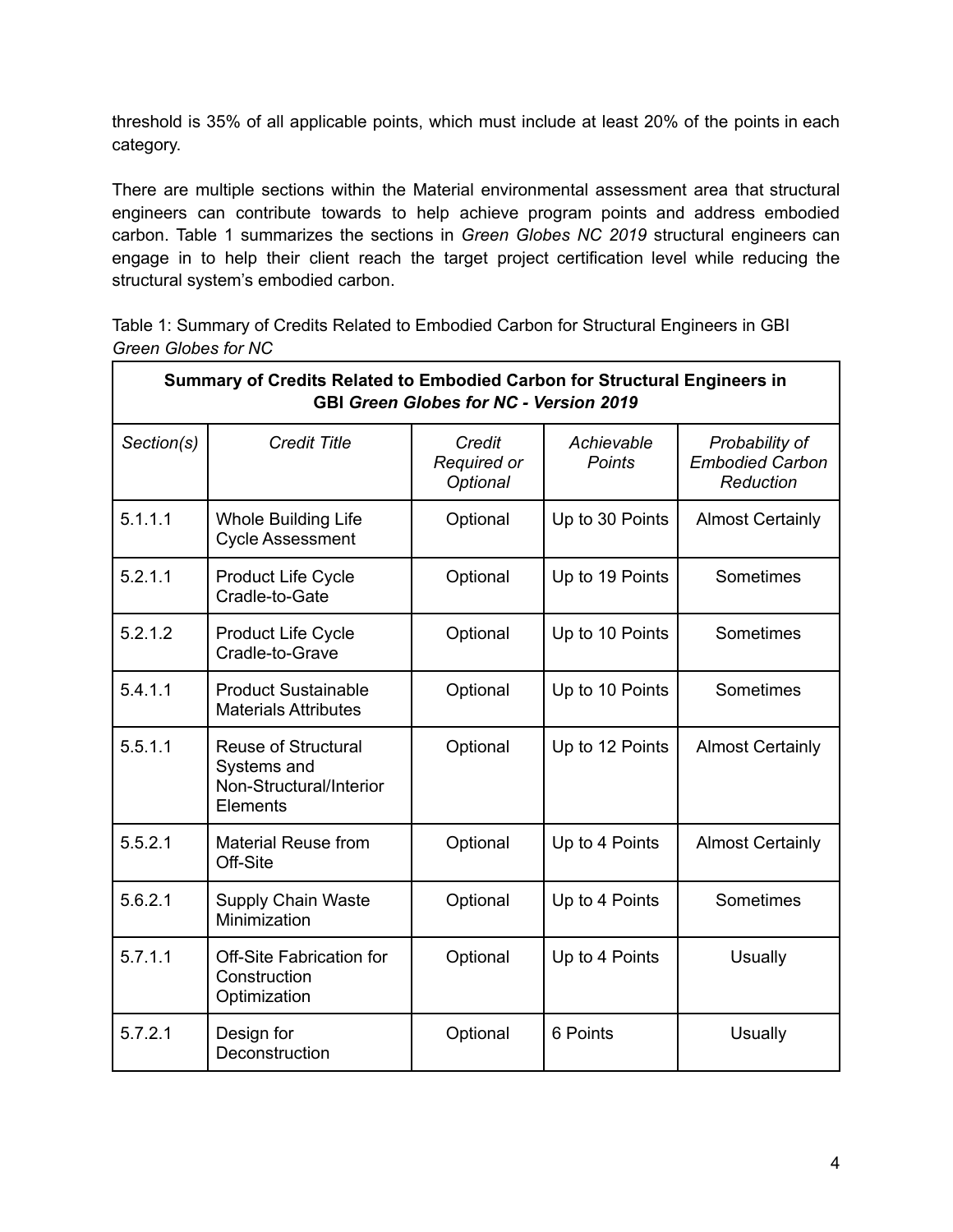<span id="page-4-0"></span>*Section 5.1.1.1 Whole Building Life Cycle Assessment:* To achieve points in *Green Globes* Section 5.1.1.1, the team conducts a Whole Building Life Cycle Assessment (WBLCA). As part of the WBLCA, structural engineers can run a Life Cycle Analysis (LCA) on their structural framing to measure and reduce the global warming potential (GWP)<sup>1</sup>. A registered design professional must verify the structural material quantities for the design options, with the exception of existing buildings. The final building design shall achieve a minimum 5% reduction for GWP and at least two other impact indicators, with no impact indicator exceeding the baseline building by more than 5%. Early in the design phase, the project team should agree on which consultant should include the WBLCA for the baseline building in their scope. For additional information on developing a baseline building for a WBLCA, see "Whole [Building](https://ascelibrary.org/doi/book/10.1061/9780784415054) Life Cycle [Assessment:](https://ascelibrary.org/doi/book/10.1061/9780784415054) Reference Building Structure and Strategies" published by the ASCE SEI Sustainability Committee. Up to 30 points can be awarded to the design team depending on the percentage reduction of adding at least three impact indicators. Table 2 lists the points that would be awarded to the team based on the percentage reduction.

| <b>Percentage Reduction</b><br>(Adding at least three impact indicators) | <b>Points Awarded</b> |
|--------------------------------------------------------------------------|-----------------------|
| $\geq 25\%$                                                              | 30                    |
| 24%                                                                      | 28                    |
| 23%                                                                      | 26                    |
| 22%                                                                      | 24                    |
| 21%                                                                      | 22                    |
| 20%                                                                      | 20                    |
| 19%                                                                      | 18                    |
| 18%                                                                      | 16                    |
| 17%                                                                      | 14                    |
| 16%                                                                      | 12                    |
| 15%                                                                      | 10                    |
| < 15%                                                                    | 0                     |

| Table 2: GBI Green Globes for New Construction 2019, Section 5.1.1.1 Points |  |  |
|-----------------------------------------------------------------------------|--|--|
|-----------------------------------------------------------------------------|--|--|

<sup>&</sup>lt;sup>1</sup> Carbon dioxide equivalent (CO<sub>2</sub>-e) is a unit of measurement based on the relative impact of a given greenhouse gas on global warming or its Global Warming Potential (GWP). Therefore, embodied carbon and GWP are often used interchangeably.  $CO_2$ -e emissions are associated with the extraction and manufacturing of materials and products; in-use maintenance and replacement; and end of life demolition, disassembly and disposal; including transportation relating to all three.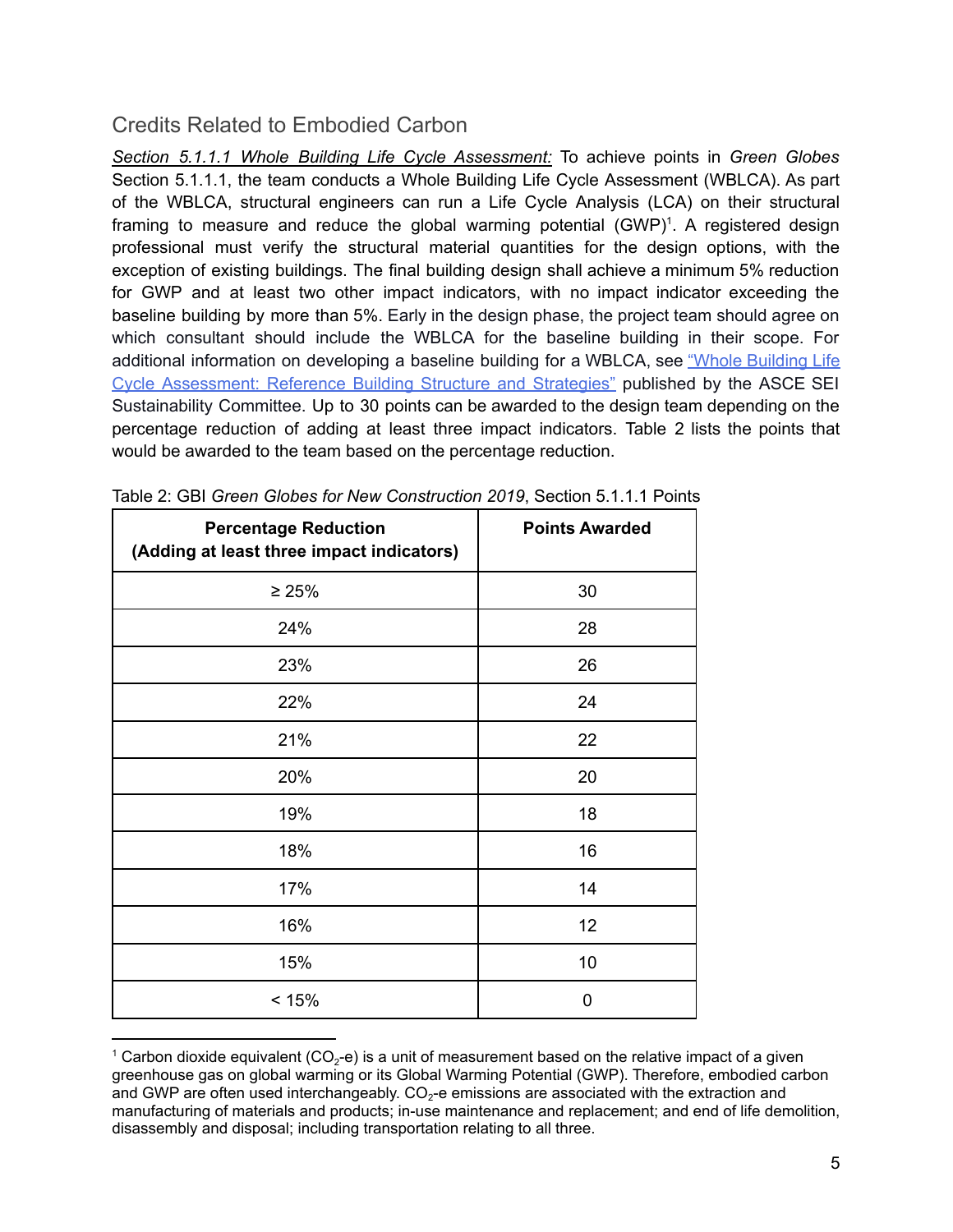*Section 5.2.1.1 Product Life Cycle:* This section of *Green Globes* requires the design team to provide at least 20 Environmental Product Declarations (EPDs) for the project. Depending on the amount and type of EPDs submitted for the project, up to 29 points can be achieved. A majority of structural materials have either a product-specific Type III EPD or industry-wide Type III EPD obtained from the material supplier. By asking structural material manufacturers for product-specific EPDs, structural engineers can drive the market towards transparency regarding the environmental impacts of the materials engineers specify on their projects.

*Section 5.2.1.2 Product Life Cycle*: This section of *Green Globes* requires the design team to provide at least 5 cradle-to-grave product-specific Environmental Product Declarations (EPDs) for the project. Depending on the number submitted for the project, up to 10 points can be achieved. It is a benefit not only for the project, but also for the industry since cradle-to-grave product-specific, third-party verified Type III EPDs produce an accurate picture of the environmental effects of a manufacturer's product. By asking structural material manufacturers for cradle-to-grave product-specific EPDs, structural engineers can drive the market towards transparency regarding the environmental impacts of the materials engineers specify on their projects.

*Section 5.4.1.1 Product Sustainability Attributes:* In this section, structural engineers can help the project team achieve ten points and reduce the structural system's embodied carbon by using materials with pre- and post-consumer recycled content, biobased content, or third-party sustainable forestry certification. Some structural materials have optimized the amount of recycled content due to resource availability, manufacturing process, embodied carbon reduction, and consumer demands. For projects utilizing structural timber, engineers can specify a third-party sustainable forestry certification. *Green Globes* recognizes and accepts the Forest Stewardship Council (FSC), Sustainable Forestry Initiative (SFI), and American Tree Farm System (ATFS) sustainable forestry certifications. Research<sup>2</sup> has shown timber harvested from responsibly managed forests can contribute to a lower embodied carbon footprint when compared to non-certified wood. Using building products with sustainable attributes can achieve up to ten points for the project.

*Sections 5.5.1.1 and 5.5.2.1 Reuse of Existing Structures and Materials:* Reuse of existing structural materials on a project both on and off site can help reduce the demand for new materials and the structure's carbon emissions from extraction and manufacturing. Structural engineers will need to assess and determine the condition and strength of existing structural elements to ensure they will be adequate for the demands of the proposed design. It is paramount that structural engineers are engaged during schematic design when building and material reuse is a design option. Depending on the percentage of the existing structural system that is reused (relative to total square footage of the entire structural system on the project), up to 12 points can be obtained in Section 5.5.1.1. Potentially four points can be achieved for

<sup>2</sup> See Carbon Leadership Forum. (2020). "Learning about Forests, Carbon, and Wood." Seattle, WA. Accessed July 10, 2021. <https://carbonleadershipforum.org/learning-about-forest-carbon/>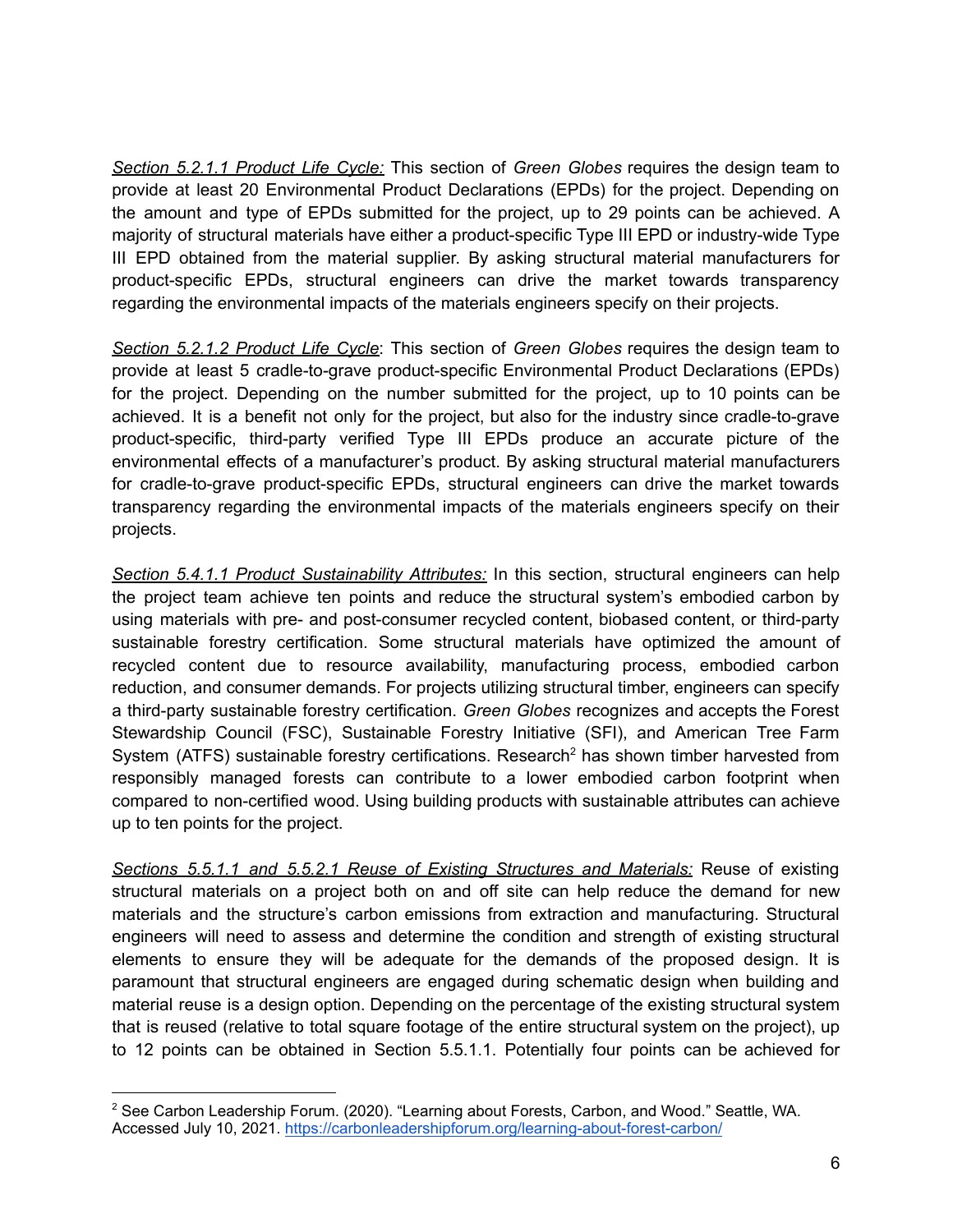materials on the project that are reused, refurbished, or off-site salvaged. The points for off-site reused materials are based on their value per Section 5.5.2.1.

*Section 5.7.1.1 Off-Site Fabrication for Construction Optimization:* This section provides the option for project teams to utilize off-site fabricated building elements through modular or prefabricated construction. Structures applying modular or prefabricated construction benefit from shorter site phase programmes, increased worker safety, and reduced material waste and transportational embodied carbon. The quantity of points (up to four) awarded for utilizing modular or prefabricated construction is dependent on the percentage of square footage employing off-site fabrication.

*Section 5.7.2.1 Design for Deconstruction (DfD):* For a project utilizing design for deconstruction, this section will award the project six points. With select structural systems the upfront costs for designing for deconstruction may be more expensive than traditional construction methods. However, savings can be achieved through reduced assembly construction. A few strategies structural engineers can investigate and employ when designing for deconstruction include using mechanical fasteners over welding, simplifying connections, utilizing standard details to the maximum extent possible, and avoiding cast-in-place concrete composite systems. A structural system designed for deconstruction can provide a renewable construction material resource that can reduce the demand for new materials and promote a circular economy. However, the embodied carbon benefit related to this strategy will not be realized until the materials are reused. For additional guidance and strategies on designing for deconstruction see "Whole Building Life Cycle [Assessment:](https://ascelibrary.org/doi/book/10.1061/9780784415054) Reference Building Structure and [Strategies"](https://ascelibrary.org/doi/book/10.1061/9780784415054) published by the ASCE SEI Sustainability Committee.

### <span id="page-6-0"></span>Institute for Sustainable Infrastructure (ISI) *Envision, Version 3*

#### <span id="page-6-1"></span>**Background**

*Envision* was first developed and published by the Zofnass Program for Sustainable Infrastructure at the Harvard University Graduate School of Design and the Institute for Sustainable Infrastructure (ISI) in 2012. *Envision*'s purpose was to provide owners, engineers, and other infrastructure stakeholders the framework to deliver sustainable and resilient infrastructure through non-prescriptive requirements. The type of infrastructure projects that can pursue a rating from *Envision* are listed in Figure 1. *Envision* consists of 64 credits with a total of 1,000 points organized under five categories: quality of life, leadership, resource allocation, natural world, and climate & resilience.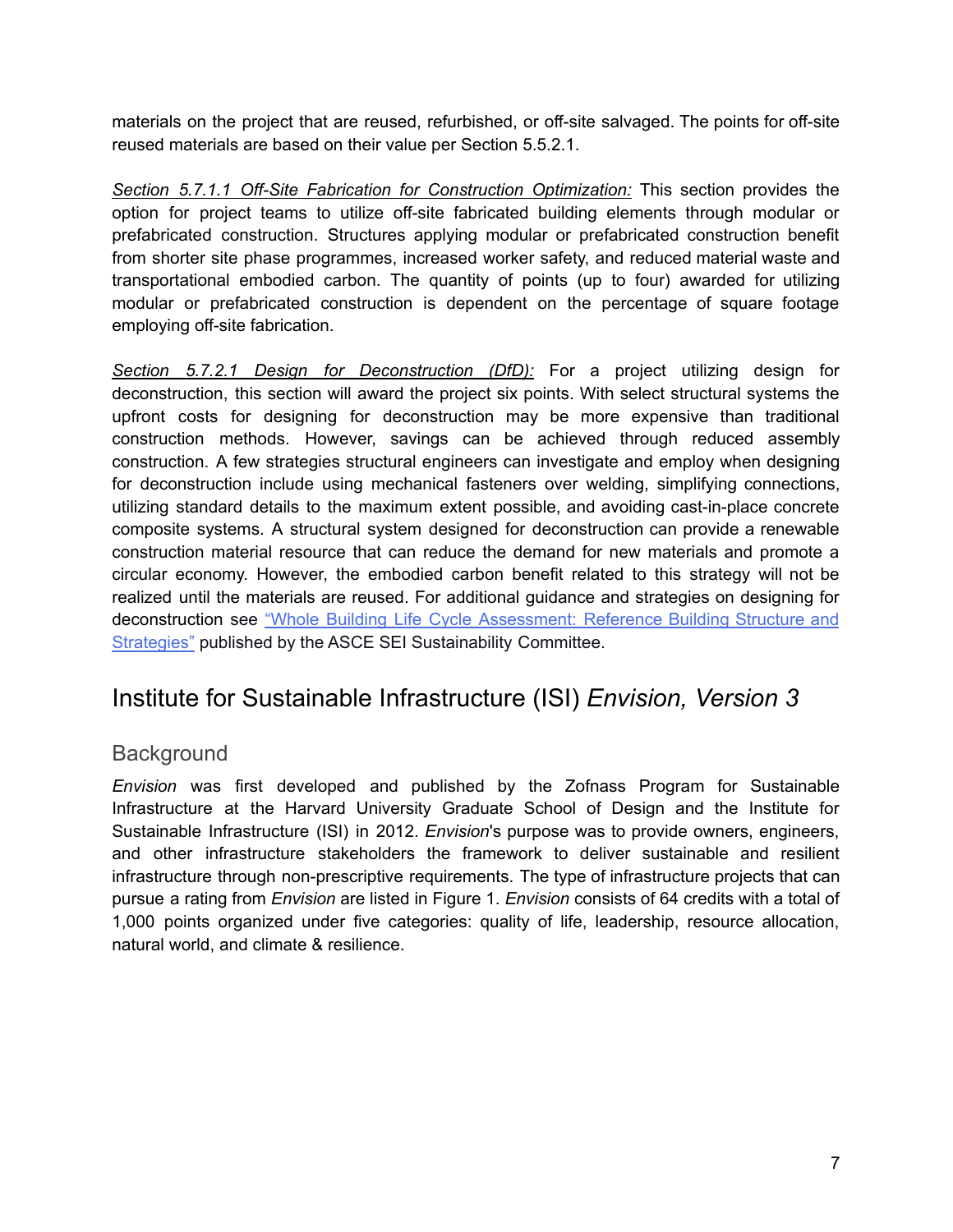

Figure 1: Type of Projects that can Pursue a Rating from ISI *Envision, Version 3* (Source: ISI. 2018. "*Envision*." Version 3, Washington, DC)

Table 3 summarizes the ISI *Envision*, version 3 credits that structural engineers can engage in to help their client achieve the target project certification level while reducing the structural system's embodied carbon.

| Summary of Credits Related to Embodied Carbon for Structural Engineers in<br><b>ISI Envision - Version 3</b> |                                      |                                   |                             |                                                                                           |
|--------------------------------------------------------------------------------------------------------------|--------------------------------------|-----------------------------------|-----------------------------|-------------------------------------------------------------------------------------------|
| Credit(s)                                                                                                    | <b>Credit Title</b>                  | Credit<br>Required or<br>Optional | Achievable<br><b>Points</b> | Probability of<br><b>Embodied Carbon</b><br>Reduction                                     |
| RA1.2                                                                                                        | Use Recycled Materials               | Optional                          | Up to $16$<br>Points        | Almost certainly for<br>reused materials,<br>usually for<br>recycled-content<br>materials |
| CR1.1                                                                                                        | <b>Reduce Net Embodied</b><br>Carbon | Optional                          | Up to $20$<br>Points        | Definitely                                                                                |

Table 3: Summary of Credits Related to Embodied Carbon for Structural Engineers in ISI *Envision*

#### <span id="page-7-0"></span>Credits Related to Embodied Carbon

*Credit RA1.2: Use Recycled Materials:* Pursuit of this credit can award a team up to 16 points depending on the percentage of project materials that are reused or recycled. Structural engineers can help the project team receive points and reduce the structural system's embodied carbon by using materials with high recycled content or reusing structural systems. Some structural materials have optimized the amount of recycled content due to resource availability,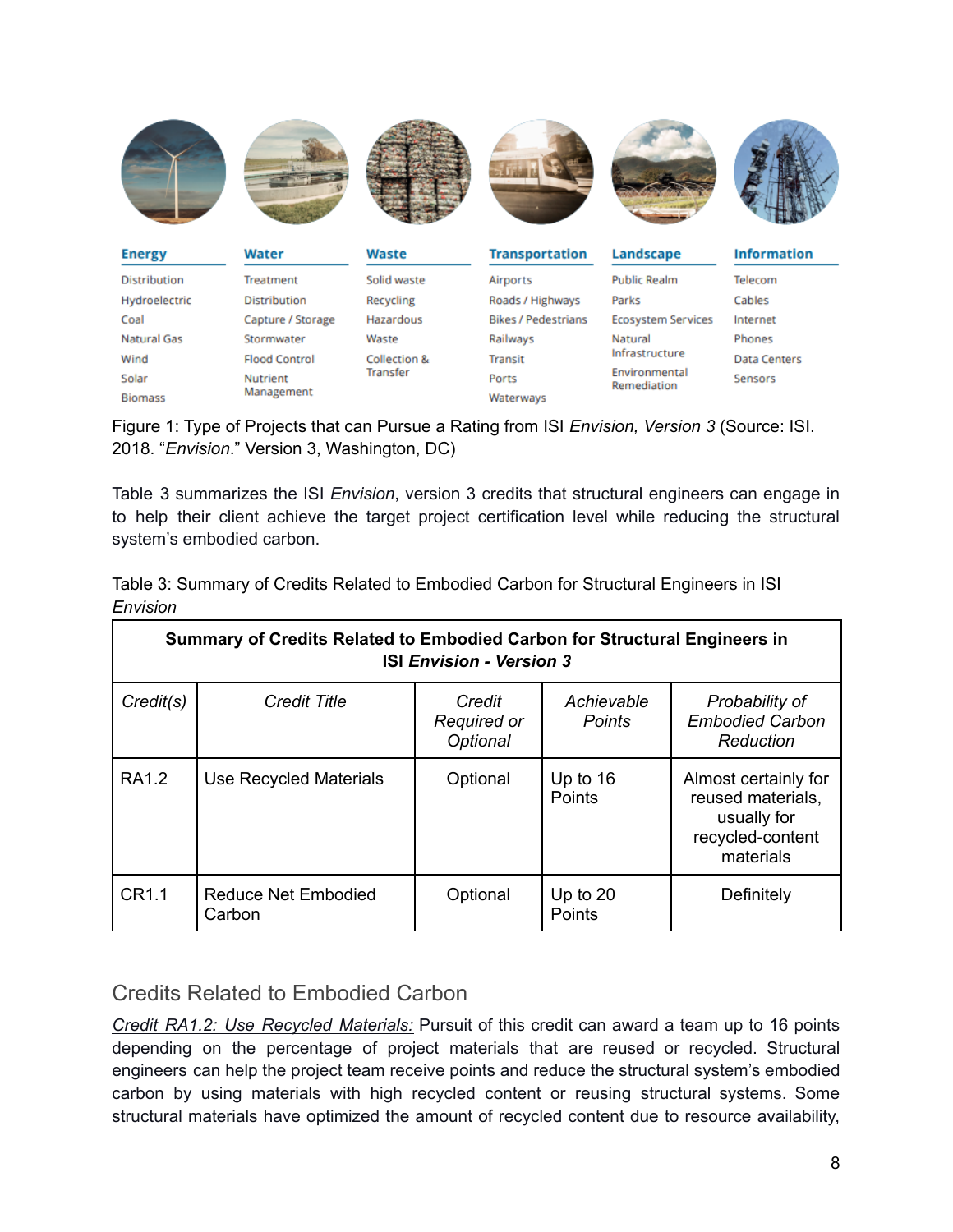manufacturing process, embodied carbon reduction and consumer demands. Engineers should confirm that any specified recycled content materials have reduced embodied carbon, since using high recycled content materials may not necessarily reduce embodied carbon relative to standard practice. Reusing existing structural materials on a project can help reduce the demand for new materials and will typically reduce the structure's embodied carbon since extraction and manufacturing is not needed. Structural engineers will need to assess and determine the condition and strength of existing structural elements to ensure they will be adequate for the proposed design requirements. It is paramount that structural engineers are engaged during schematic design when building and material reuse is a design option.

*Credit CR1.1: Reduce Net Embodied Carbon:* This credit requires the project team to reduce the upfront carbon of the primary materials used on the project during construction and operation. Structural engineers play a crucial role in helping the project team reduce the embodied carbon of the infrastructure's structural components. The certification will award the team five points for a five percent reduction of embodied carbon compared to a baseline. The points step up as a larger amount of embodied carbon is reduced. Up to 20 points will be awarded if the team achieves a 50% embodied carbon reduction compared to the baseline. In *Envision*, a baseline is defined as conventional performance or "business as usual." Due to the broad applicability of types, sizes, and locations of infrastructure projects, appropriate and applicable baselines must be determined by the project team. *Envision* provides four acceptable ways of defining a baseline, in order of preference:

- 1. Existing conditions or the existing system(s) the project will replace
- 2. A seriously considered project alternative
- 3. Industry "standard practice" or existing codes, standards, or regulatory requirements
- 4. A project of similar scope and size operating within the same geographic area or a geographic area with similar operating conditions.

Early in the design phase, the design team should agree on which consultant should include the life cycle assessment (LCA) for the baseline in their scope. Engineers will need to utilize embodied carbon reduction strategies and technologies in addition to measuring the structural embodied carbon through an LCA tool. By measuring and utilizing reduction strategies, the embodied carbon footprint can be reduced to the greatest extent possible.

## <span id="page-8-0"></span>International Living Future Institute's (ILFI) *Core Green Building Certification* (*CORE*)

#### <span id="page-8-1"></span>**Background**

The ILFI *CORE* is a simple certification system that outlines ten achievements a building must obtain to be certified: place, transit, water, energy, health, materials, equity, inclusion, biophilia, and inspiration. *CORE* was established to minimize the gap between the highest levels of established green building certification programs and ILFI's *Living Building Challenge* targets.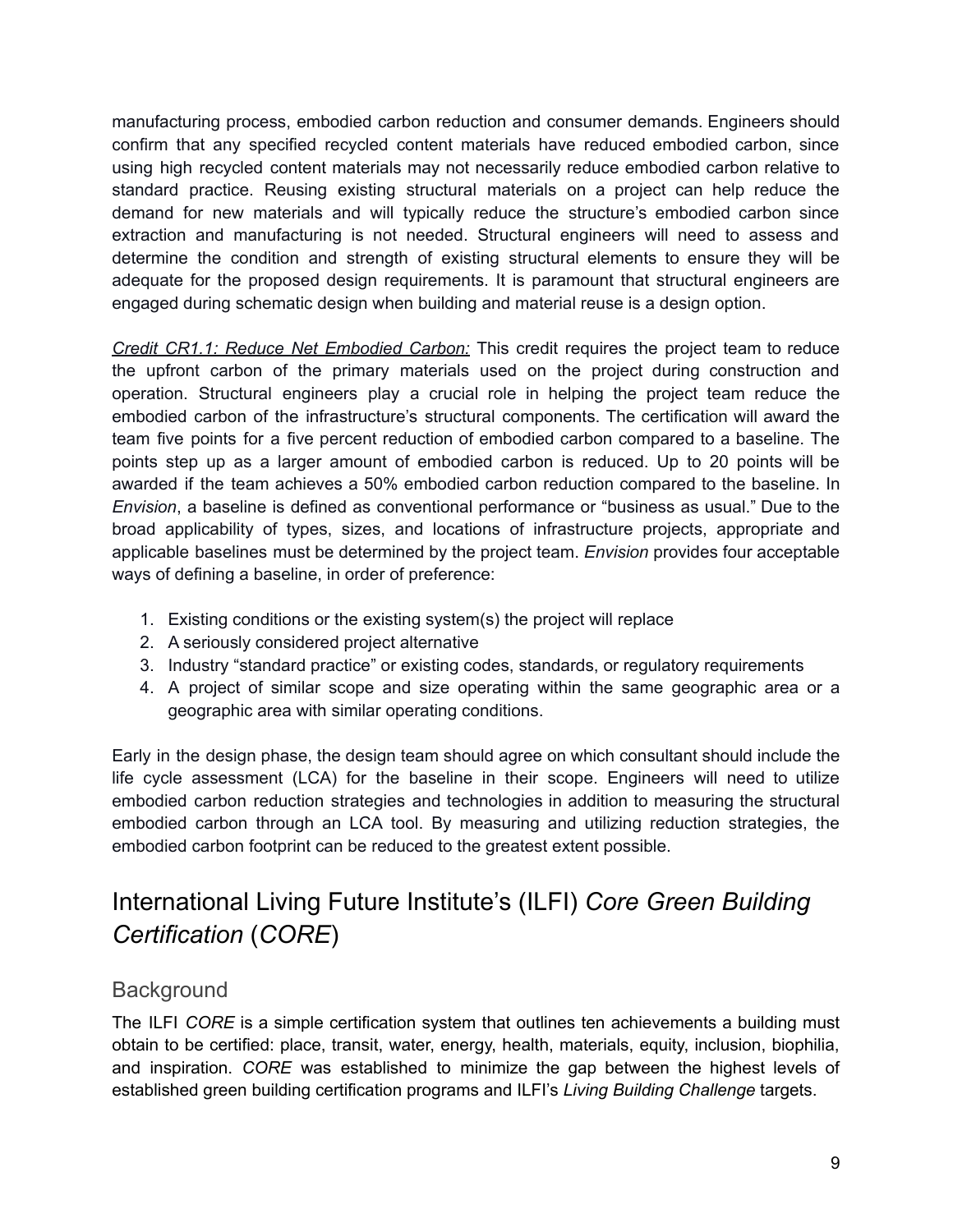<span id="page-9-0"></span>Structural engineers can help the project team achieve *CORE* Imperative 6 (*Living Building Challenge* Imperative 12): Responsible Materials. This imperative requires:

1) One Declare label per 2150 square feet (200 square meters), for up to 20 distinct products. All other product manufacturers must, at a minimum, receive a letter requesting the manufacturer disclose their ingredients and identify any Red List content.

3) 50% of timber used on the project to be Forest Stewardship Council (FSC) certified, salvaged, or harvested on-site either for the purpose of clearing the area for construction or to restore or maintain the continued ecological function of the site.

4) 20% or more of material's construction budget originates within 310 miles (500 kilometers) of the project site. See the ILFI *CORE* Standard for the definition of the materials construction budget.

5) The project must divert 80% of construction waste from landfills.

Therefore, structural engineers will need to update their specifications to convey these requirements to the contractor. Research<sup>3</sup> has shown that timber harvested from responsibly managed forests, like FSC Certified wood, can contribute to a lower embodied carbon footprint than non-certified timber.

## <span id="page-9-1"></span>International Living Future Institute's (ILFI) *Living Building Challenge 4.0*

#### <span id="page-9-2"></span>**Background**

ILFI's *Living Building Challenge* provides a framework for design, construction, and the cooperative relationship between people, the community, and nature. The *Living Building Challenge* utilizes seven "petals" (place, water, energy, health+happiness, materials, equity, and beauty) with subsequent "imperatives" for its challenge. For a building to obtain "Petal Certification" or "Living Certification," a required set of petals and imperatives must be achieved. Table 4 summarizes the ILFI's *Living Building Challenge* petals structural engineers can engage in to help their client achieve the target project certification level while reducing the structural system's embodied carbon.

<sup>3</sup> See Carbon Leadership Forum. (2020). "Learning about Forests, Carbon, and Wood." Seattle, WA. Accessed July 10, 2021. <https://carbonleadershipforum.org/learning-about-forest-carbon/>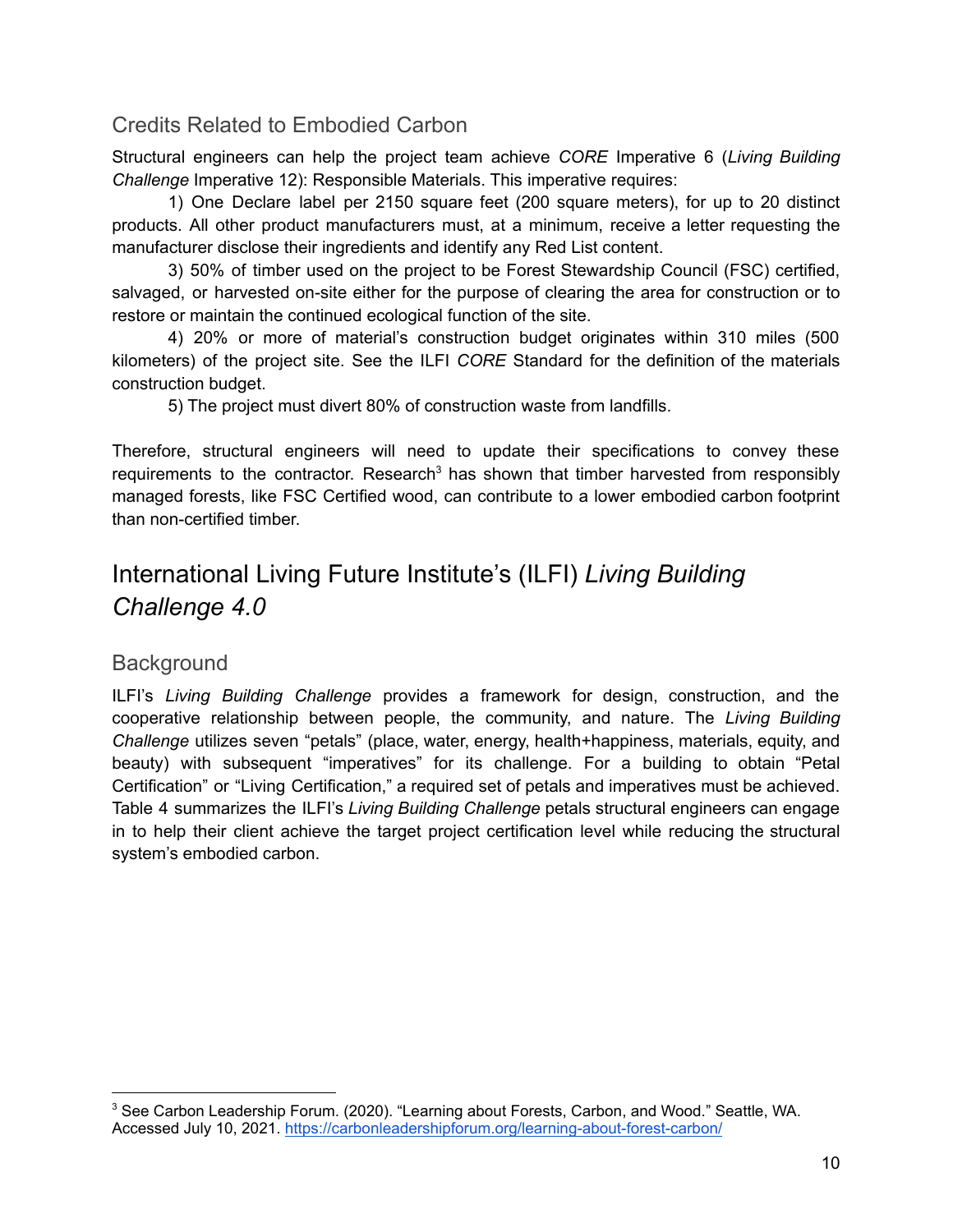| Table 4: Summary of Embodied Carbon Imperatives for Structural Engineers in ILFI Living |  |
|-----------------------------------------------------------------------------------------|--|
| <b>Building Challenge</b>                                                               |  |

| Summary of Embodied Carbon Imperatives for Structural Engineers in<br><b>ILFI Living Building Challenge 4.0</b> |                                 |                                          |                                         |                                                       |
|-----------------------------------------------------------------------------------------------------------------|---------------------------------|------------------------------------------|-----------------------------------------|-------------------------------------------------------|
| Pedal -<br>Imperative                                                                                           | <b>Credit Title</b>             | Credit<br><b>Required or</b><br>Optional | Achievable<br><i><b>Imperatives</b></i> | Probability of<br><b>Embodied Carbon</b><br>Reduction |
| Energy - Core<br>Imperative 07                                                                                  | Energy + Carbon<br>Reduction    | Required                                 | 1 (Core)                                | Definitely                                            |
| Energy -<br>Imperative 08                                                                                       | Net Positive Carbon             | Required                                 | 1                                       | Definitely                                            |
| Materials - Core<br>Imperative 12                                                                               | Responsible<br><b>Materials</b> | Required                                 | 1 (Core)                                | Usually                                               |
| Materials -<br>Imperative 14                                                                                    | Responsible Sourcing            | Required                                 | 1                                       | Sometimes                                             |
| Materials -<br>Imperative 16                                                                                    | Net Positive Waste              | Required                                 | 1                                       | Sometimes                                             |

#### <span id="page-10-0"></span>Embodied Carbon Imperatives

*Energy Petal - Core Imperative 07: Energy + Carbon Reduction:* This core imperative requires that new or existing buildings demonstrate a 20% reduction in the embodied carbon of primary materials when compared to an equivalent baseline. Embodied carbon measurements for the baseline and project should be based on stages A1 (Raw material extraction) - A5 (construction installation) as defined by standard EN 15978. Measurements for embodied carbon should be completed using an approved Whole Building Life-Cycle Assessment (WBLCA) tool. Some WBLCA tools approved by ILFI include Tally, Athena Impact Estimator, and One-Click LCA. The project's baseline should be identical to the initial design except for the claimed material reductions, similar in project scope, and use material and design parameters based on standard industry practices. Additional information on establishing a baseline can be found in the *Energy Petal Handbook, version 4.0* from ILFI. Existing buildings may count as in-situ materials against the required 20%. As part of the WBLCA, structural engineers can run a Life Cycle Analysis (LCA) on their structural framing. An LCA and understanding of materials' embodied carbon can highlight high carbon impact areas and allow the structural engineer to actively provide solutions to meet the 20% reduction from the baseline. Early in the design phase, the design team should agree on which consultant should include the WBLCA for the baseline in their scope. By measuring and utilizing reduction strategies, structural engineers can reduce the building's embodied carbon footprint to the greatest extent possible.

*Energy Petal - Imperative 08: Net Positive Carbon*: For buildings to meet this imperative, projects must account for the embodied carbon emissions by utilizing carbon-sequestering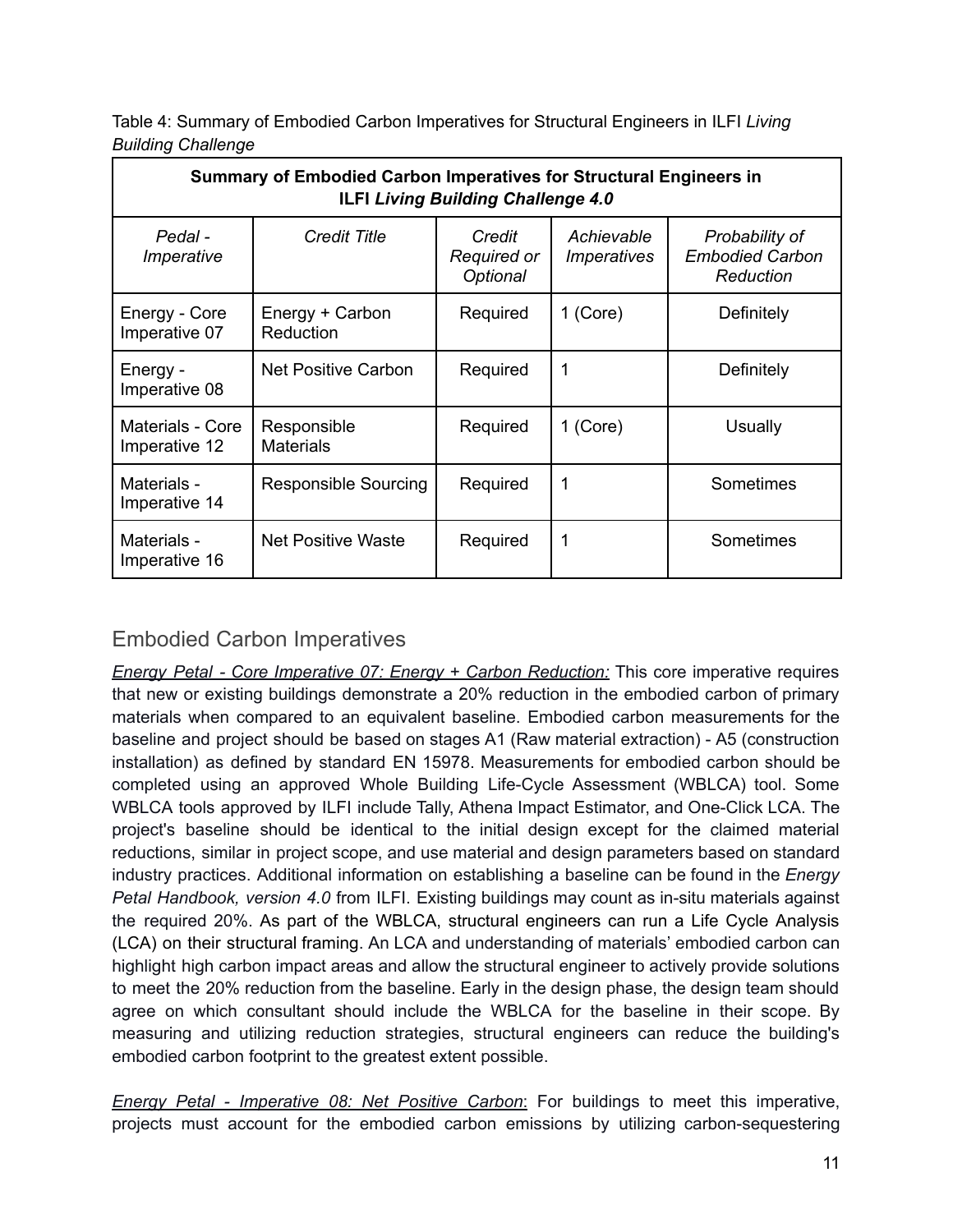materials and/or a one-time carbon offset purchase through an ILFI approved carbon offset provider. Embodied carbon measurements that are offset should be based on stages A1 - A5. Measurements for embodied carbon should be completed using an approved WBLCA tool. Approved ILFI WBLCA tools include Tally, Athena Impact Estimator, and One-Click LCA. Through the WBLCA, engineers can reduce the structural system's embodied carbon to the greatest extent possible and account for the carbon-sequestering materials, such as wood. The larger the reduction and more carbon-sequestering materials used architecturally and structurally, the fewer carbon offsets the owner has to purchase.

*Materials Petal - Core Imperative 12: Responsible Materials and Imperative 14: Responsible Sourcing*: This imperative requires:

1) One Declare label per 2150 square feet (200 square meters), for up to 20 distinct products. All other product manufacturers must, at a minimum, receive a letter requesting the manufacturer disclose their ingredients and identify any Red List content.

3) 50% of timber used on the project to be Forest Stewardship Council (FSC) certified, salvaged, or harvested on-site either for the purpose of clearing the area for construction or to restore or maintain the continued ecological function of the site.

4) 20% or more of material's construction budget originates within 310 miles (500 kilometers) of the project site. See the ILFI *CORE* Standard for the definition of the materials construction budget.

5) The project must divert 80% of construction waste from landfills.

Therefore, structural engineers will need to update their specifications to convey these requirements to the contractor. Research<sup>4</sup> has shown that timber harvested from responsibly managed forests, like FSC Certified wood, can contribute to a lower embodied carbon footprint than non-certified timber.

*Materials Petal - Imperative 16: Net Positive Waste*: Net Positive Waste strives to have projects reduce or eliminate the production waste during design, construction, operation, and end of life. To achieve this petal, structural engineers will need to coordinate the potential to reuse or salvage materials on the project and design for deconstruction at the end of the building's lifecycle to mitigate the amounts of materials that end up in the landfill. Reusing existing structural materials on a project can help reduce the demand for new materials and the structure's embodied carbon from the process of extraction and manufacturing. Structural engineers will need to assess and determine the condition and strength of existing structural elements to ensure they will be adequate for the proposed design's demands. It is paramount that structural engineers are engaged during schematic design when building and material reuse is a design option.

With select structural systems, the initial costs of designing for deconstruction and/or construction of the systems may result in a final design more expensive than traditional construction methods. However, savings may be achieved through reduced assembly. Overall, a whole life costing approach is a fairer comparison between differing approaches. A few

<sup>4</sup> See Carbon Leadership Forum. (2020). "Learning about Forests, Carbon, and Wood." Seattle, WA. Accessed July 10, 2021. <https://carbonleadershipforum.org/learning-about-forest-carbon/>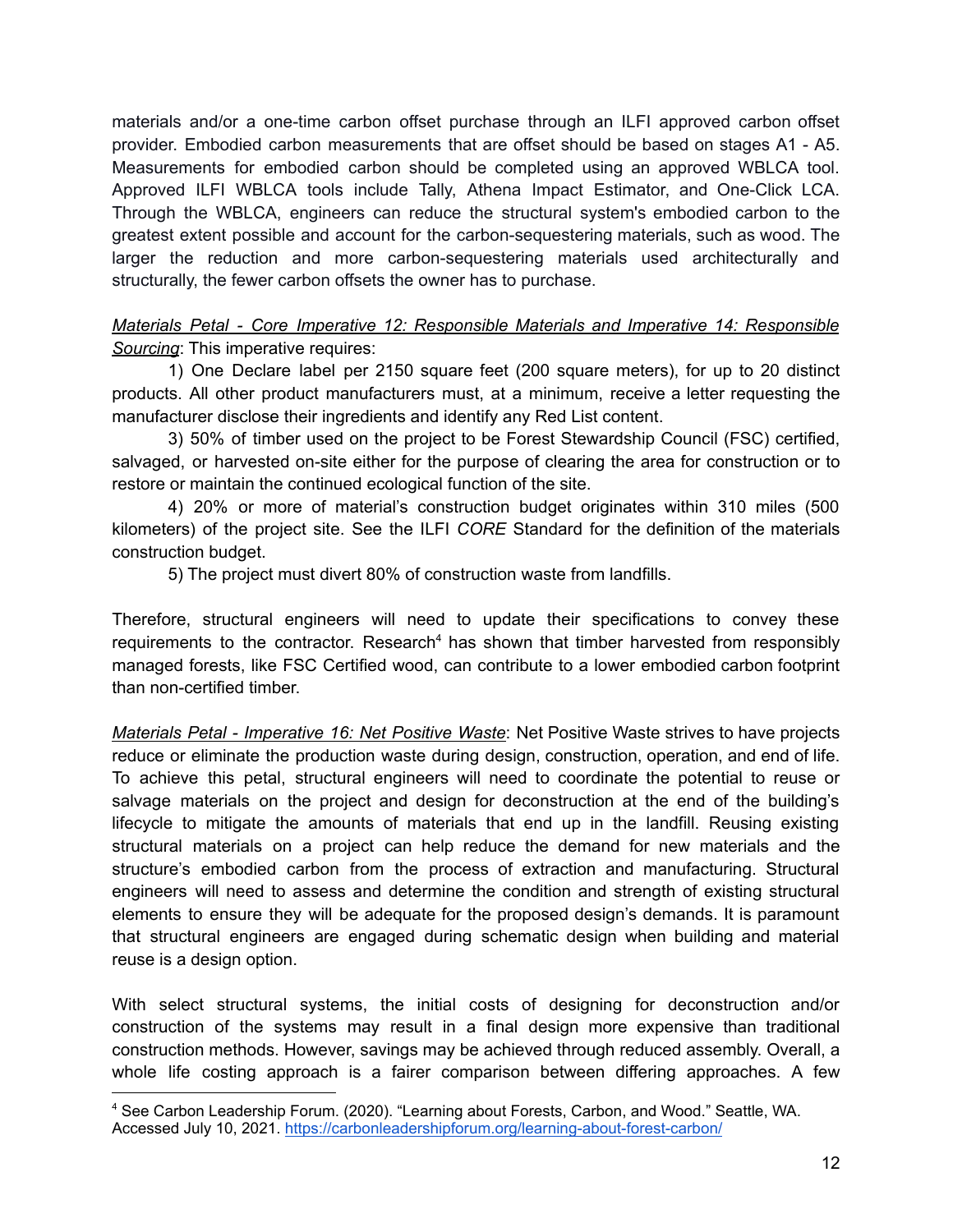strategies structural engineers can investigate and employ when designing for deconstruction include using mechanical fasteners over welding, simplifying connections, utilizing standard details to the maximum extent possible, and avoiding cast-in-place concrete composite systems. A structural system designed for deconstruction can provide a renewable construction material resource that can reduce the demand for new materials and promote a circular economy. For additional guidance and strategies on designing for deconstruction see "Whole [Building](https://ascelibrary.org/doi/book/10.1061/9780784415054) Life Cycle [Assessment:](https://ascelibrary.org/doi/book/10.1061/9780784415054) Reference Building Structure and Strategies" published by the ASCE SEI Sustainability Committee.

## <span id="page-12-0"></span>International Living Future Institute's (ILFI) *Zero Carbon Standard 1.0*

#### <span id="page-12-1"></span>**Background**

In 2018, ILFI's Zero Carbon Certification was developed to directly address the building sector's role in the global climate crisis. Zero Carbon Certification is a third-party verified standard to authenticate a project's operational and embodied carbon emissions are neutralized. Performance requirements are specified for new and existing buildings and consider the following principles: Projects must first reduce, to the greatest extent possible, operational energy use and embodied carbon emissions associated with building materials and construction. A hundred percent of the operational energy use associated with a project must be offset by new on- or off-site renewable energy. A hundred percent of the project's embodied carbon emissions associated with the construction and materials must be disclosed and offset.

#### <span id="page-12-2"></span>Credits Related to Embodied Carbon

Structural engineers play a crucial role in aiding the project team to achieve the net-zero embodied carbon portion of the ILFI's Zero Carbon Certification. The certification requires an embodied carbon reduction of 10% for the project's foundation, structure, and enclosure compared to a baseline building. The baseline building shall be of equivalent size, function, and energy performance. Early in the design phase, the design team should agree on which consultant should include the WBLCA for the baseline building in their scope. For additional information on developing the baseline building for a WBLCA, see "Whole Building Life Cycle Assessment: Reference Building Structure and Strategies" published by the ASCE SEI Sustainability Committee and the ILFI's *Zero Carbon Certification Handbook*. In addition to the 10% reduction, the building's total embodied carbon cannot exceed 500 kg  $CO<sub>2</sub>e/m<sup>2</sup>$ . Care should be taken to determine if embodied carbon calculations for wood products include or exclude biogenic carbon. Engineers will need to utilize embodied carbon reduction strategies and technologies in addition to measuring the structural embodied carbon through a LCA tool. By measuring and utilizing reduction strategies, the embodied carbon footprint can be reduced to the greatest extent possible and thereby minimize the cost of offsets from on-site carbon-sequestering materials or by a one-time purchase of carbon offsets from an ILFI approved source, to obtain net-zero.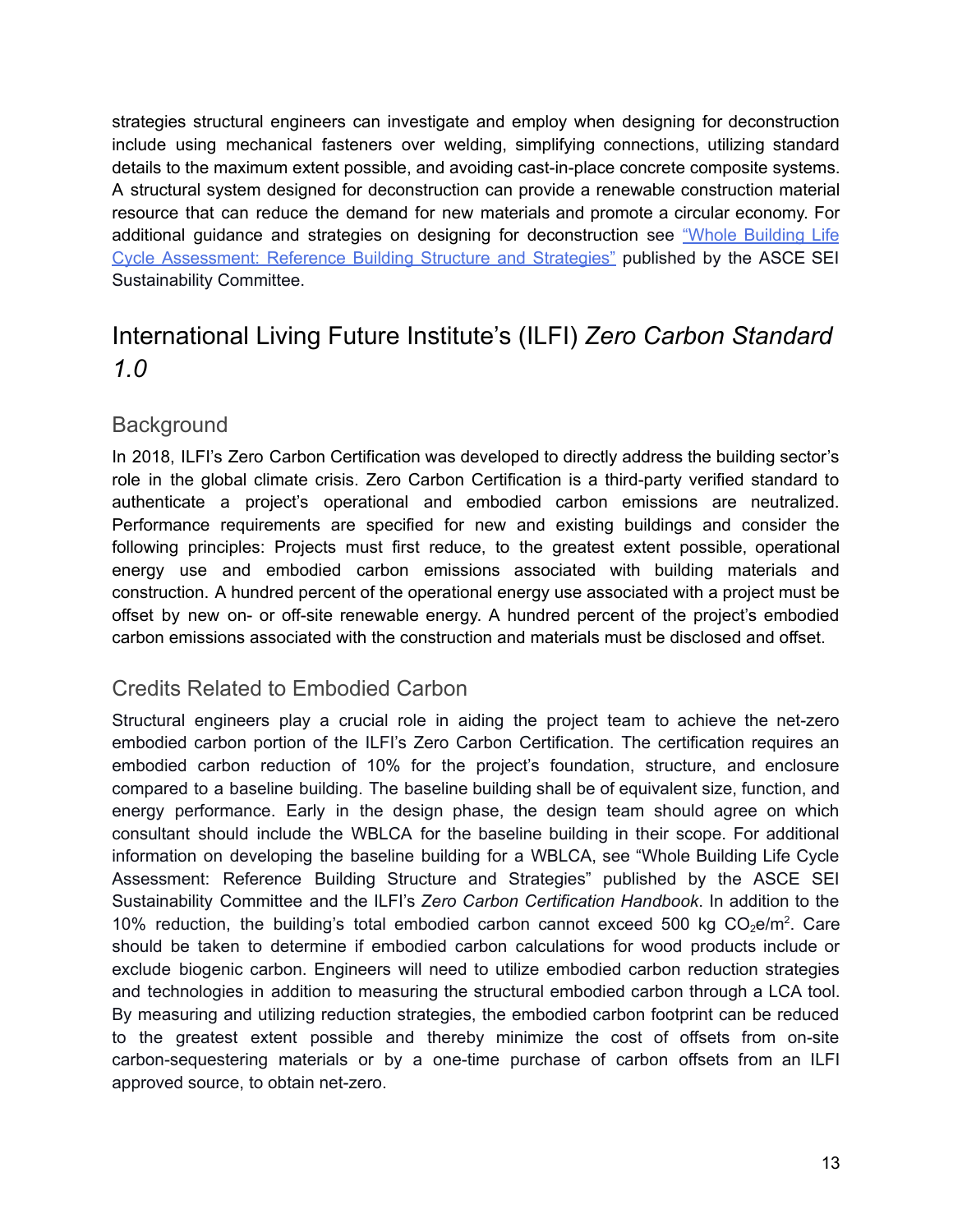## <span id="page-13-0"></span>International Living Future Institute's (ILFI) Zero Energy (ZE) **Certification**

#### <span id="page-13-1"></span>**Background**

ILFI's *ZE* certification requires that one hundred percent of the building's energy consumption on a net annual basis be supplied by on-site renewable energy. No combustion is allowed. The certification is third-party audited and based on the building's in-service energy consumption, not a modeled performance.

#### <span id="page-13-2"></span>Credits Related to Embodied Carbon

Due to ILFI's *Zero Energy* certification's focus on net-zero operational energy, there are no credits on embodied carbon that structural engineers can help the project team achieve.

## <span id="page-13-3"></span>International WELL Building Institute's (IWBI) *WELL Building Standard, Version 2.0*

#### <span id="page-13-4"></span>**Background**

Launched in 2014, the *WELL Building Standard* was developed using scientific and medical research to support and advance human health and wellness within buildings, interior spaces, and communities. There are ten concepts within *WELL version 2.0*: air, water, nourishment, light, movement, thermal comfort, sound, materials, mind, and community. Each concept consists of features with specific health intents.

#### <span id="page-13-5"></span>Credits Related to Embodied Carbon

Due to *WELL*'s focus on healthy interior spaces, there are currently no credits on embodied carbon that structural engineers can aid the project team in achieving.

### <span id="page-13-6"></span>Passive House Institute US+ (*PHIUS+*) 2018

#### <span id="page-13-7"></span>**Background**

Founded and headquartered in Germany, Passive House is a building standard that focuses on energy efficiency and occupant comfort. Passive buildings are designed and built under five principles: continuous insulation without thermal bridging, an airtight envelope, high-performance windows, balanced heat and moisture recovery ventilation, and minimal space conditioning. Buildings pursuing Passive House can do so under the United States *PHIUS+* or Germany's *PHI* green rating system.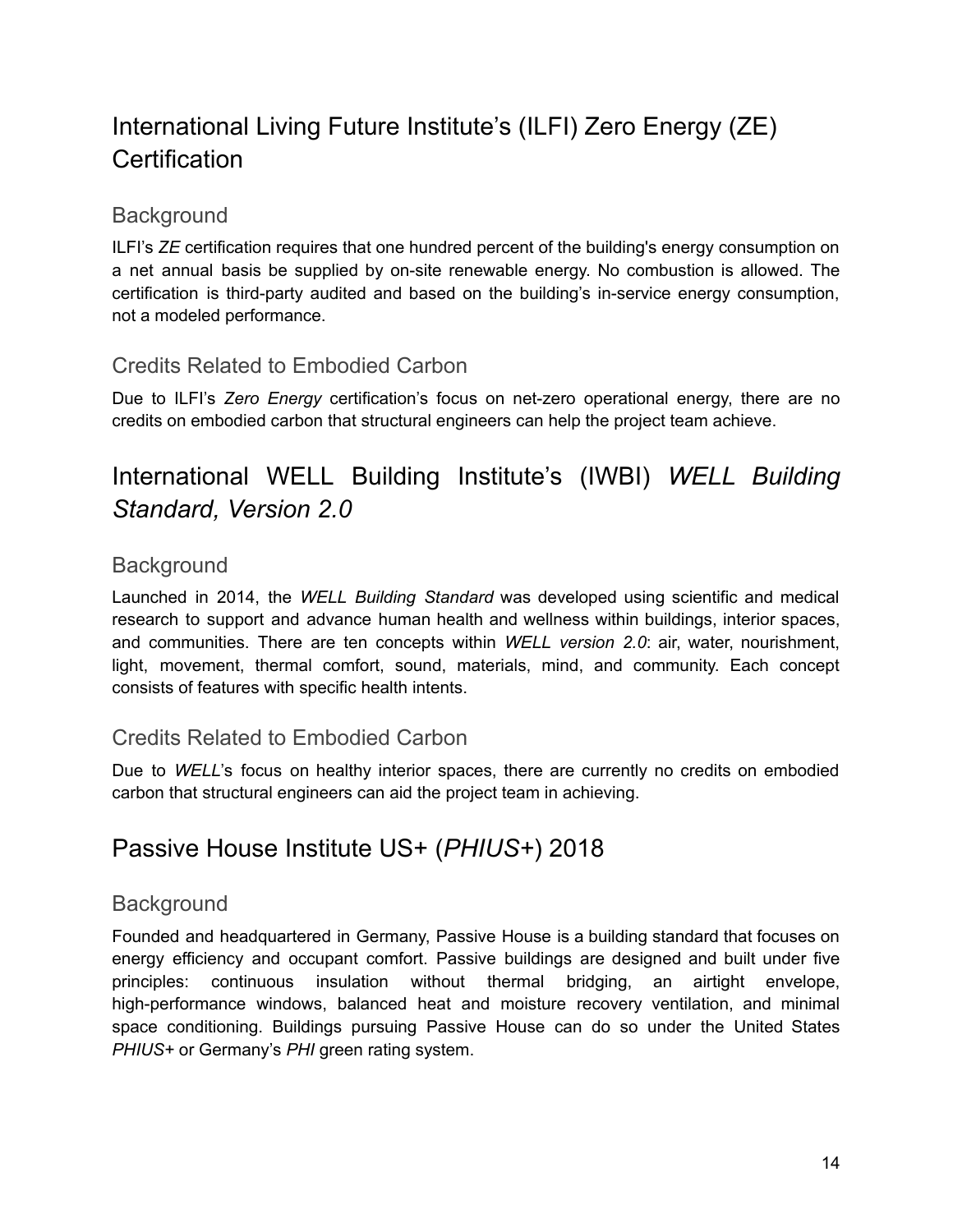<span id="page-14-0"></span>Due to PHIUS's focus on energy efficiency and occupant comfort, there are currently no credits on embodied carbon that structural engineers can help the project team achieve.

## United States Green Building Council's *Leadership in Energy and Environmental Design (USGBC LEED) Building Design + Construction (BD+C), Version 4.1*

#### <span id="page-14-2"></span><span id="page-14-1"></span>**Background**

USGBC and LEED's development started in 1993 under three individuals' guidance and their desire to design and construct environmentally responsible buildings. LEED version 1.0 launched in 1998 and, in 2003, saw a significant number of projects seeking LEED certification. Since then, LEED has been the central green rating system within the United States and has expanded its reach across the world. There are multiple LEED rating systems tailored to different construction types, including new construction, interiors, existing buildings, and residential, to name a few. There are seven credit categories within *LEED BD+C*, including Integrative Process, Location and Transportation, Sustainable Sites, Water Efficiency, Energy and Atmosphere, Materials and Resources, and Indoor Environmental Quality. Starting with *LEED BD+C version 4.0*, product transparency and materials' environmental impacts throughout their life-cycle came into focus under the Materials and Resources credit category. Under this credit category, Environmental Product Declarations (EPDs) and Whole Building Life-Cycle Assessments (WBLCA) became vital, while reuse strategies continue to be rewarded in the rating system.

The latest version of LEED, version 4.1, was released as a beta in 2018 and has been updated quarterly based on stakeholder feedback. In that time, the LEED v4.1 system has undergone several changes to various credits relating to embodied carbon in order to emphasize outcomes and simplify credits. Further updates may happen before the rating system is formally balloted, which is expected in late 2021. Check the LEED credit library at USGBC's website for the latest versions of credits.

There are multiple *LEED BD+C version 4.1* credits under the Materials and Resources category available for structural engineers to help their project team achieve embodied carbon reductions. In general, there are credits that reward design decisions that reward dematerialization and structural choices that reduce intrinsic carbon (such as building reuse and WBLCA), as well as points that reward the selection of products that have conducted life-cycle analysis and optimized their products (EPDs). Finally, projects can procure low carbon materials during the construction phase to further reduce embodied carbon. Table 5 summarizes the *LEED BD+C version 4.1* credits structural engineers can engage in to help their client achieve the target project certification level while reducing the structural system's embodied carbon.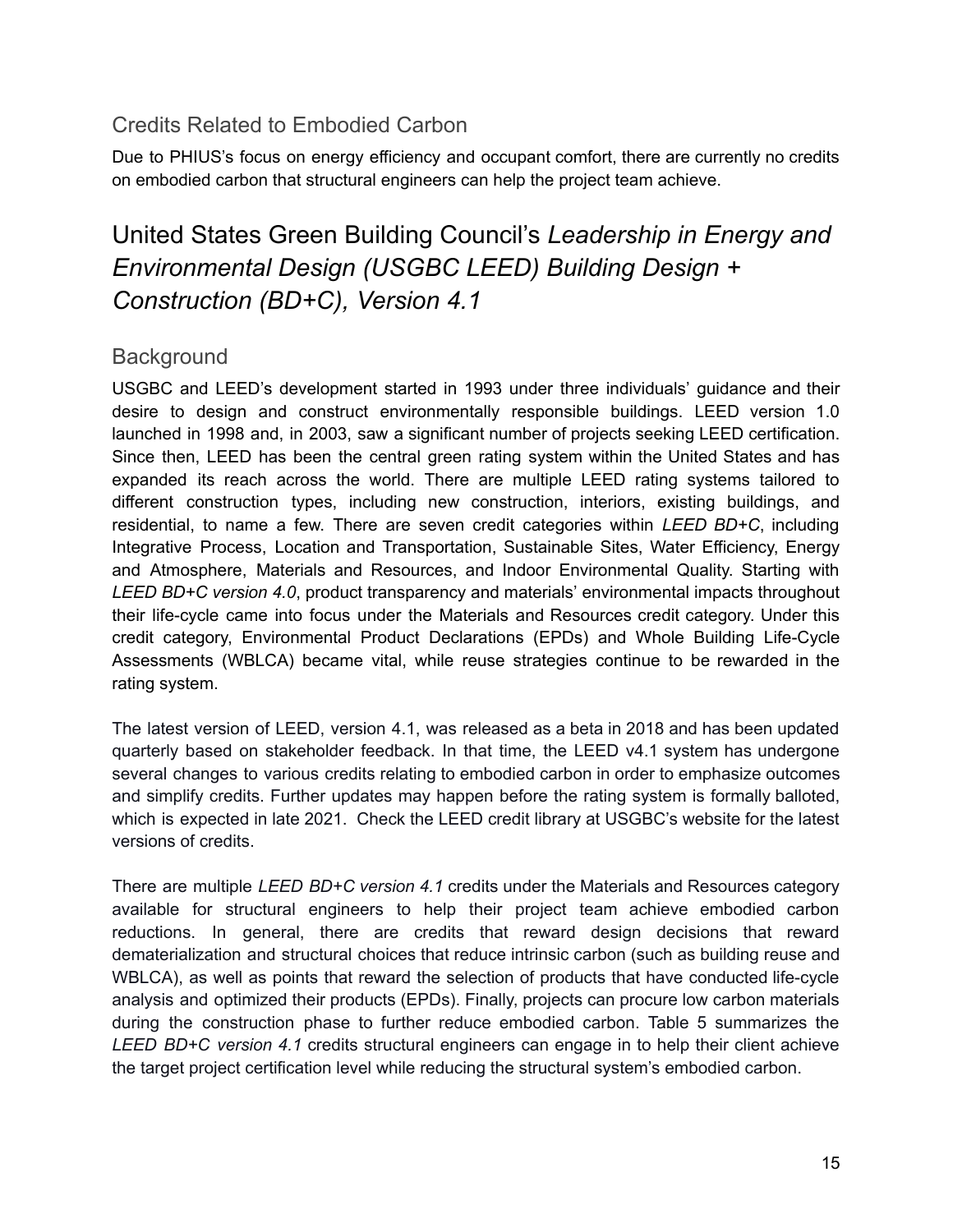Table 5: Summary of Credits Related to Embodied Carbon for Structural Engineers in USGBC *LEED BD+C*

| Summary of Credits Related to Embodied Carbon for Structural Engineers in<br><b>USGBC LEED BD+C - Version 4.1</b> |                                                                                                                |                                                                      |                                      |                                                          |
|-------------------------------------------------------------------------------------------------------------------|----------------------------------------------------------------------------------------------------------------|----------------------------------------------------------------------|--------------------------------------|----------------------------------------------------------|
| Section(s)                                                                                                        | <b>Credit Title</b>                                                                                            | Credit<br>Required<br>or Optional                                    | Achievable<br>Point(s)               | Probability<br>оf<br><b>Embodied Carbon</b><br>Reduction |
| <b>MR Credit</b>                                                                                                  | <b>Building-Life</b><br>Cycle<br>Impact<br>Reduction, Option 1: Building<br>and Material Reuse                 | Optional.<br>Note: either<br>option 1 or<br>2 below -<br>not both    | Up<br>to<br>4<br>Points              | <b>Almost Certainly</b>                                  |
| <b>MR Credit</b>                                                                                                  | <b>Building-Life</b><br>Cycle<br>Impact<br>Reduction, Option 2: Whole<br><b>Building Life-Cycle Assessment</b> | Optional.<br>Note: either<br>option<br>1<br>above or 2<br>- not both | Up<br>to<br>4<br>Points              | <b>Almost Certainly</b>                                  |
| <b>MR Credit</b>                                                                                                  | Environmental<br>Product<br><b>Declarations</b>                                                                | Optional                                                             | 2<br>Up<br>to<br>Points              | Sometimes                                                |
| <b>MR Credit</b>                                                                                                  | Sourcing of Raw Materials                                                                                      | Optional                                                             | $\overline{2}$<br>Up<br>to<br>Points | Usually                                                  |
| MRpc102<br>Credit                                                                                                 | Legal Wood                                                                                                     | Optional                                                             | $\overline{2}$<br>Up<br>to<br>Points | <b>Usually</b>                                           |
| MRpc132<br>Credit                                                                                                 | Procurement of Low Carbon<br><b>Construction Materials</b>                                                     | Optional                                                             | $\overline{2}$<br>Up<br>to<br>Points | <b>Usually</b>                                           |

<span id="page-15-0"></span>*Material and Resource Credit - Building-Life Cycle Impact Reduction, Option 1: Building and Material Reuse:* For this credit, structural engineers can help the project team identify potential reusable or salvageable structural elements. By reusing structural elements in existing buildings, the structural system's overall embodied carbon footprint is reduced due to mitigation of carbon released during manufacturing and transporting new structural materials to the construction site. Up to four credits can be achieved depending on the percentage of existing walls, floors, and roof reused relative to the total floor area. In addition, salvaged or reused materials from offsite are allowed to be counted as reuse within this credit. For example, using salvaged timber or steel beams from another building and incorporating it into a the project would count as offsite reuse that is eligible for this credit. Reuse need not be the same material used as the same original function (a salvaged structural beam can be reused as a decorative finish or for other nonstructural purposes, for example). Teams should consider this strategy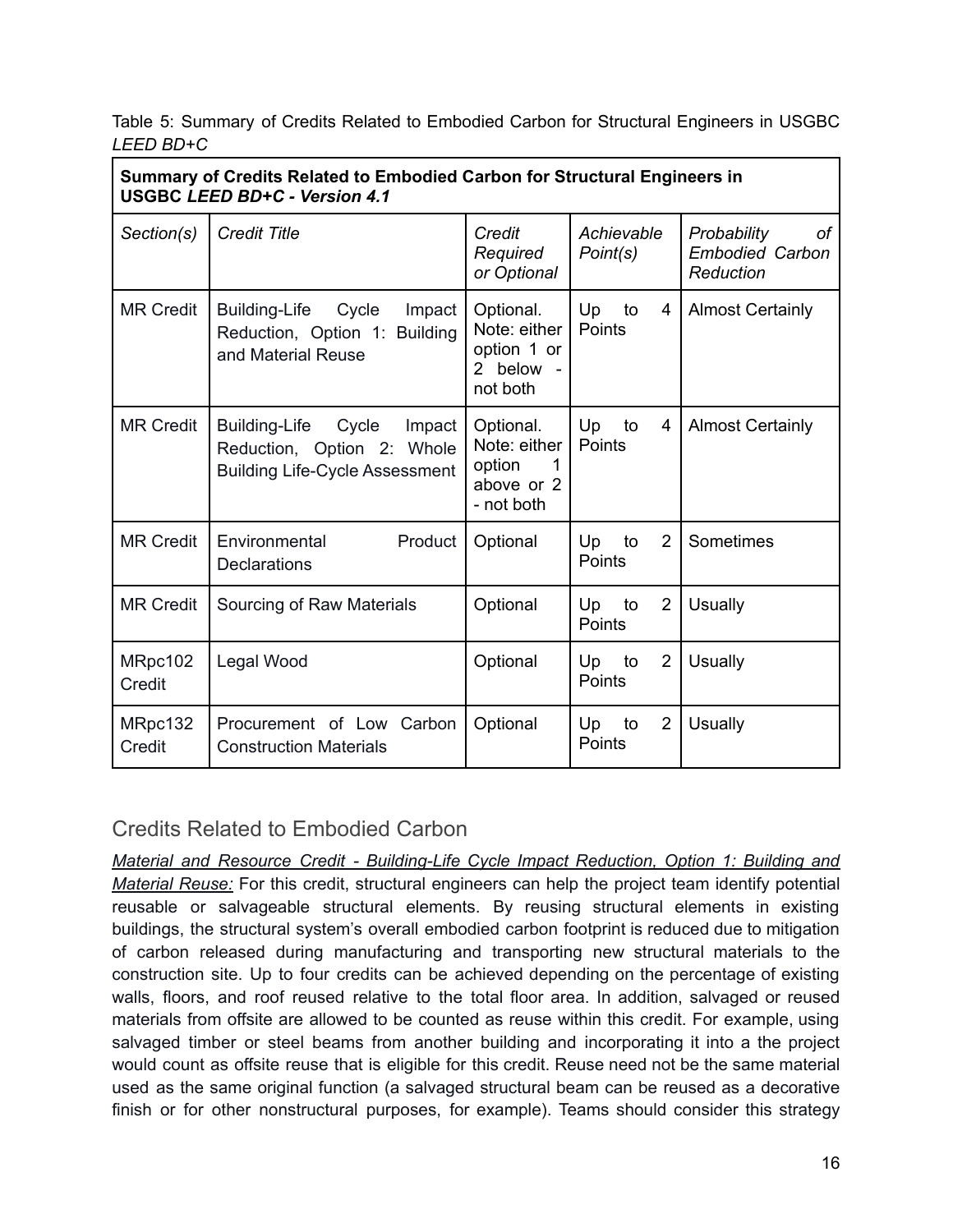when offsite salvage materials are available, or if the project needs some additional reused materials to hit a higher credit achievement threshold.

*Material and Resource Credit - Building Life-Cycle Impact Reduction , Option 2: Whole Building Life-Cycle Assessment:* As part of the WBLCA, structural engineers can run a Life Cycle Analysis (LCA) on the structural design to help identify areas of high environmental impacts and provide embodied carbon measurements. Just conducting a WBLCA for the project's structure and enclosure can help the project team achieve one LEED point. If the WBLCA demonstrates a reduction in global warming potential (GWP) of 5% or 10% compared to the baseline building, the project can obtain two or three LEED points, respectively. For a WBLCA on the project's structure and enclosure demonstrating at least a 20% reduction for GWP and a 10% reduction in two additional impact categories, the team can obtain four LEED points (however, projects must incorporate some reuse materials to be eligible for the fourth point). Early in the design phase, the design team should agree on which consultant should include the WBLCA for the baseline building in their scope. For additional information on developing the baseline building for a WBLCA, see "Whole Building Life Cycle [Assessment:](https://ascelibrary.org/doi/book/10.1061/9780784415054) Reference Building Structure and [Strategies"](https://ascelibrary.org/doi/book/10.1061/9780784415054) published by the ASCE SEI Sustainability Committee and the *LEED V4.1 Building Design and Construction Guide*.

*Material and Resource Credit - Building Product Disclosure & Optimization: Environmental Product Declarations:* Under this credit, structural engineers have the opportunity to help the project team achieve two LEED points. One credit is earned if 20 EPDs from five different manufacturers are submitted. Almost all structural materials have either a product-specific Type III EPD or industry-wide Type III EPD obtained from the material supplier. Product-specific Type III EPDs are weighted with a factor of one or 1.5 depending on if they were internally or externally reviewed by a third-party, respectively. An industry-wide Type III EPD is weighted with a factor of one. Therefore, it is beneficial for the industry and LEED project to obtain product-specific Type III EPDs that provide a more accurate picture of the environmental effects of a manufacturer's product in order to quantify the total embodied carbon impact of a building. By asking structural material manufacturers for product-specific EPDs, structural engineers can drive the market towards transparency regarding the environmental impacts of the materials engineers specify on their projects.

An additional credit can be earned by selecting Embodied Carbon/LCA Optimization reports for five products from three different manufacturers. One such report type is an action plan that is published by manufacturers, as well as optimized EPD reports based on product improvement in embodied carbon impacts over time. As a significant number of conditions impact the weighting of individual reports, the *LEED V4.1 Building Design and Construction Guide* documentation should be consulted for further details.

*Material and Resource Credit: Sourcing of Raw Materials:* Structural engineers can specify: 1) Structural timber certified by the Forest Stewardship Council (FSC) or USGBC approved equivalent, 2) Employ reused or salvaged materials, and 3) Utilize structural materials with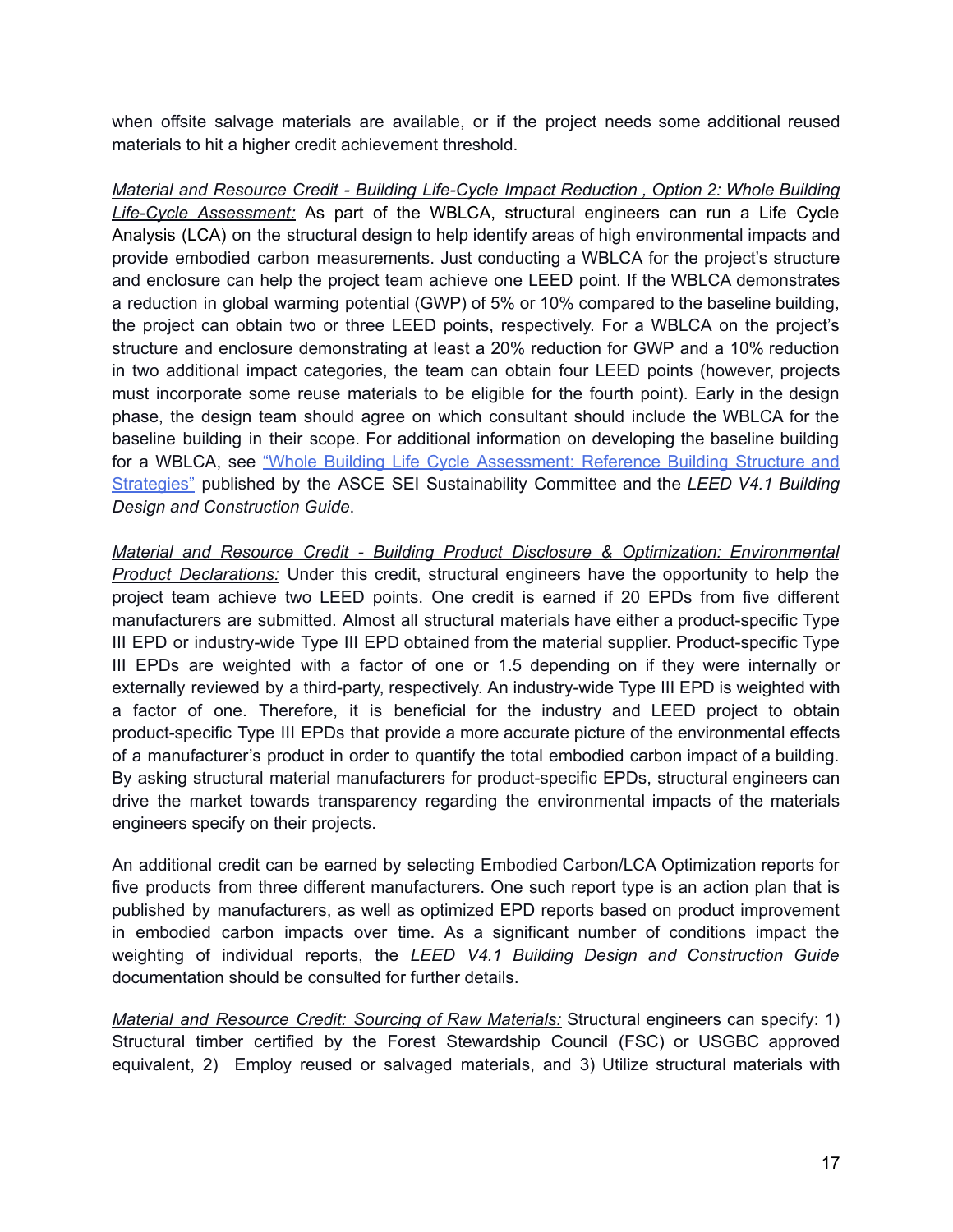recycled content to achieve two LEED points. Research<sup>5</sup> has shown that timber harvested from responsibly managed forests, like FSC Certified wood, can contribute to a lower embodied carbon footprint than non-certified timber. Reusing existing structural materials on a project can help reduce the demand for new materials and the structure's embodied carbon from extraction and manufacturing (note: if salvaged or reused materials from offsite are incorporated into the project, they cannot be double counted in this credit and the Building Life-Cycle Impact Reduction credit). Structural engineers will need to assess and determine the condition and strength of existing structural elements to ensure they will be adequate for the demands of the proposed design. It is paramount that structural engineers are engaged during schematic design when building and material reuse is a design option.

*Materials and Resources Pilot Credit 102: Legal Wood:* This pilot credit is an alternative compliance path to the Material & Resource Credit: Sourcing of Raw Materials. This pilot credit requires 100% of structural framing lumber is from legal sources as defined by ASTM D7612-10 and 70% (based on cost) of all wood is from responsible sources as defined by ASTM D7612-10. Sourcing timber from legal and responsible sources helps protect forests from unsustainable harvesting and managing practices and ensures forests continue to promote biodiversity and carbon sequestering.

*Materials and Resources Pilot Credit 132: Procurement of Low Carbon Construction Materials:* For the project team to be awarded points for this pilot credit, the structural engineer can provide the team with the following information:

- $\bullet$  Material embodied carbon intensity baselines (mECI<sub>b</sub>)
- $\bullet$  Actual material embodied carbon intensities (mECl<sub>a</sub>)
- $\bullet$  Building embodied carbon intensity baseline (bECI<sub>b</sub>)
- $\bullet$  Actual building embodied carbon intensity (bECl<sub>a</sub>)

Structural materials included in the pilot credit are concrete, steel, timber, and metal framing. The engineer shall obtain the structural material quantities used for calculations from 100% CD Construction estimate, 100% CD BIM bill of materials, or the contractor's material quantity take-offs.

The mEBI $_b$  is determined by multiplying the structural material quantities by the material embodied carbon baseline values published by the University of Washington - Carbon Leadership Forum (or other approved data provider). The sum of all materials required to be accounted for in the baseline is then taken as the bECI<sub>b</sub>. To calculate the mECI<sub>a</sub>, the structural material quantities are multiplied by GWP numbers from third-party verified Environmental Product Declaration with the applied University of Washington - Carbon Leadership Forum methodology. The sum of mECI<sub>a</sub> is taken as the bEC<sub>a</sub> and compared to the building embodied carbon intensity baseline (bECI<sub>b</sub>). If the percent difference between the bECI<sub>b</sub> and the bECI<sub>a</sub> is between zero to 30%, one point is awarded. If the percent difference is greater than 30%, two points are rewarded.

<sup>5</sup> See Carbon Leadership Forum. (2020). "Learning about Forests, Carbon, and Wood." Seattle, WA. Accessed July 10, 2021. <https://carbonleadershipforum.org/learning-about-forest-carbon/>